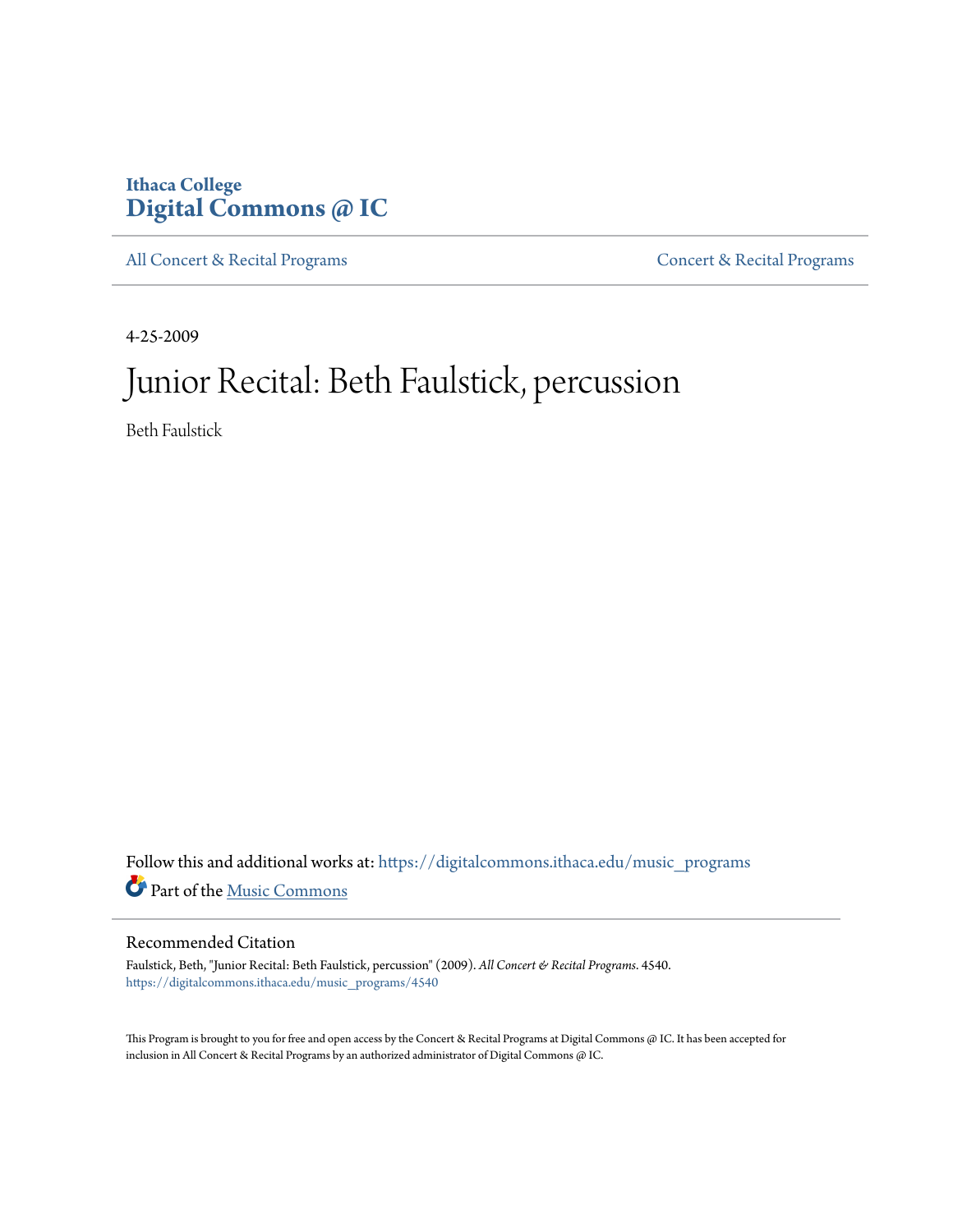# ITHACA COLLEGE SCHOOL OF MUSIC

### JUNIOR RECITAL

Beth Faulstick, percussion

Assisted by: Daniel Brownell, piccolo Joshua Oxford '07, piano Andrew Thompson, percussion Lena Gabrielle Weinstein, violin Cody Wymore, keyboard

Hockett Family Recital Hall Saturday, April 25, 2009 4:00 p.m.